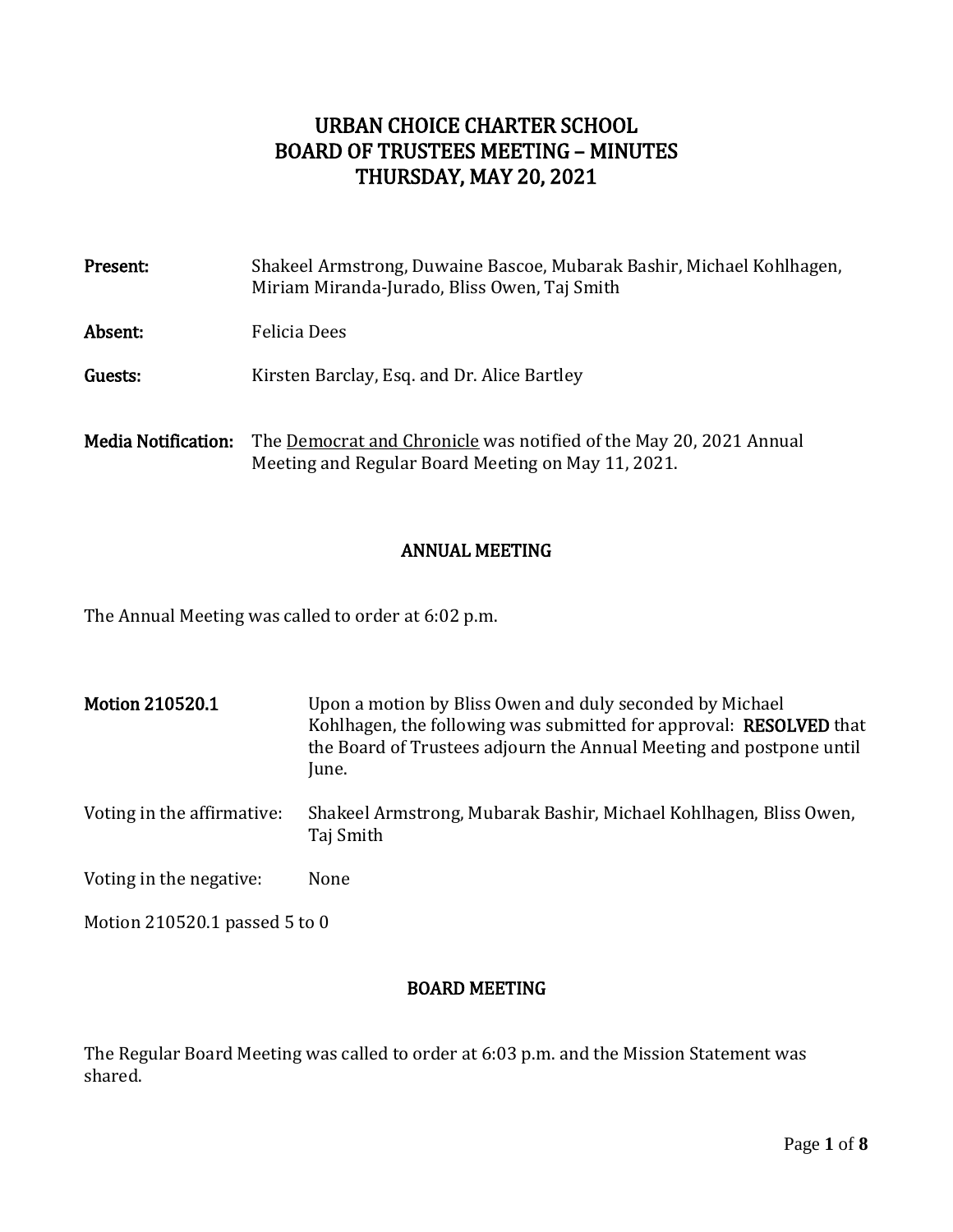| <b>Motion 210520.2</b>     | Upon a motion by Bliss Owen and duly seconded by Shakeel<br>Armstrong, the following was submitted for approval: <b>RESOLVED</b> that<br>the Board of Trustees approve the April 8, 2021 BoT Meeting Minutes. |
|----------------------------|---------------------------------------------------------------------------------------------------------------------------------------------------------------------------------------------------------------|
| Voting in the affirmative: | Shakeel Armstrong, Mubarak Bashir, Michael Kohlhagen, Bliss Owen,<br>Taj Smith                                                                                                                                |
| Voting in the negative:    | None                                                                                                                                                                                                          |

Motion 210520.2 passed 5 to 0

## CEO's REPORT – Lynn McCarthy

- $\triangleright$  Dashboard Review April 2021:
	- Enrollment is at 397 as of the end of April
		- $\checkmark$  Addition of a female student
		- $\checkmark$  One Student with Disabilities transferred out
		- $\checkmark$  English Language Learners stable at 11
		- $\checkmark$  Current school year wait list is 344
		- $\checkmark$  Demographics are consistent
		- $\checkmark$  2021-22 school year wait list
			- 21-22 wait list K list is exhausted with 212 on the list for other grades
			- Inquiry to be made to Good Schools ROC if any schools are able to share bottom students on waiting lists
			- Applications continue to be received not worried about exhausting K wait list
		- $\checkmark$  52 students left UCCS with 99 new students enrolled
		- $\checkmark$  Lottery was held on 4/6/21
	- In person school attendance is strong, but remote learning attendance has gone down
	- **Three home visits were made in month of April**
	- **Discipline data has increased** 
		- $\checkmark$  ATS in school suspension increases due to an increase in the number of students attending classes in person
		- $\checkmark$  Fifth grade class has the majority of issues
	- **Staff demographics have not changed**
	- Teaching staff is at 34 with 30 certified (pending Covid emergency certification and resubmission of documentation)
	- State Assessments from 2018-2019 highlighted
		- $\checkmark$  Finished Book One for ELA and Math required by the state that we participate
		- $\checkmark$  In the process of completing Book 2
		- $\checkmark$  Completion of Book 2 and then scoring by Premier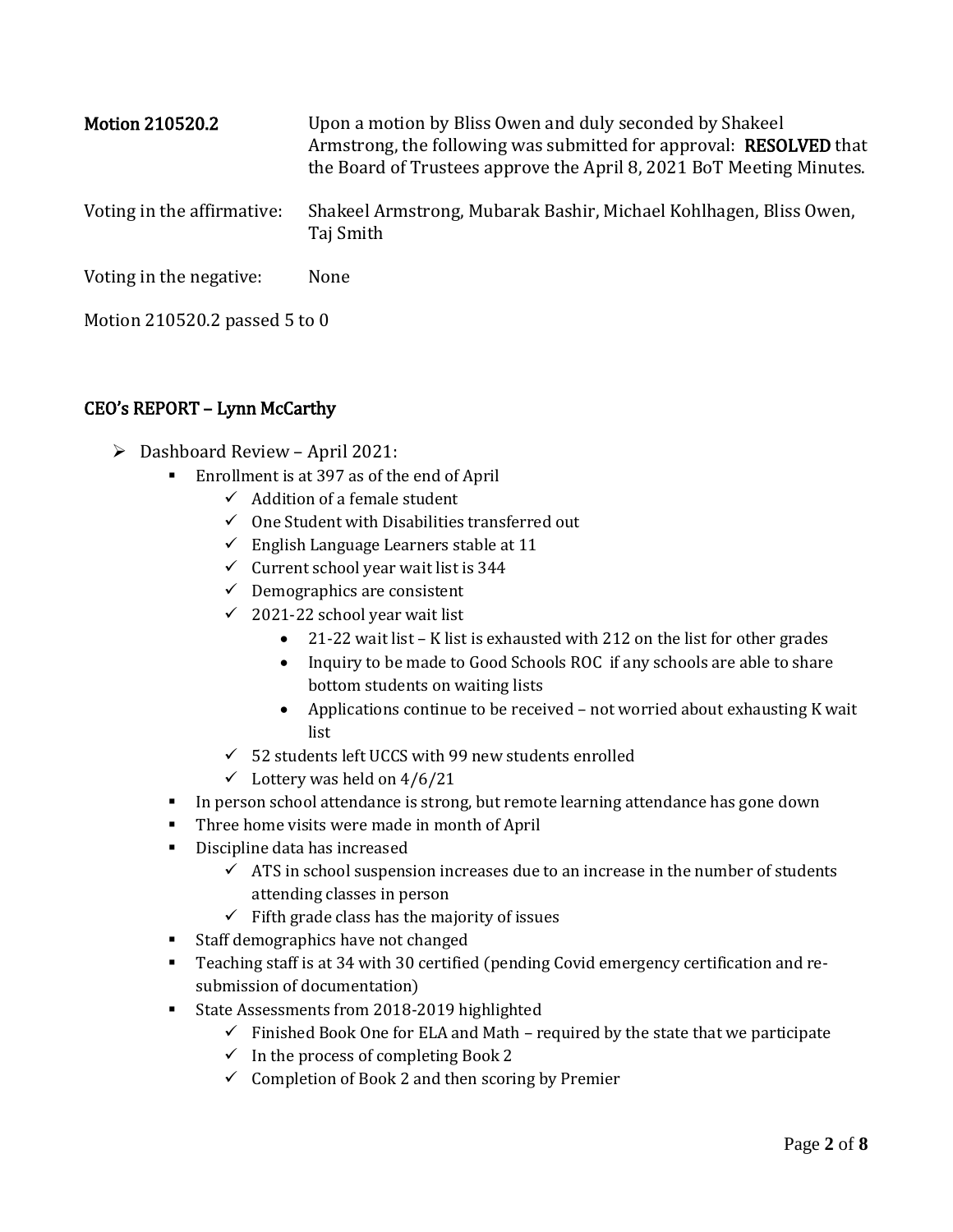- We should have results from Book 2 before the end of the school year for students that attend classes in person (remote students had the option of coming in for testing and there was no participation)
- $\triangleright$  UCCS started with the Success for All program for benchmarking and have switched to Fountas and Pinnell
	- Five students are above grade level
	- Kirsten Barclay shared that SED will be focused on local assessments used in place of the State assessments
	- UCCS will use a database system called KEDS which will provide us with a picture of the entire student: behavior, iReady, Fountas and Pinnell, assessments creating a clear concise picture of all of the data
		- $\checkmark$  Contract will be signed soon
		- $\checkmark$  Training in progress with more to follow
			- **EXECUTE:** Leadership Team will be trained in July
			- Will be rolled out in August when the teachers return
- $\triangleright$  Summer School Plans
	- Planned for July 6 August 6 (Monday through Friday)
		- $\checkmark$  Offering to K-7 current students
		- $\checkmark$  15 students per grade level participating
		- $\checkmark$  A teacher and teaching assistant will be placed in every classroom
		- $\checkmark$  Academic piece will be held from 8:30 a.m.-1 p.m.
		- $\checkmark$  8:30 a.m. 9 a.m. breakfast meeting with character trait books and work on the SEL (Social Emotional Learning)
		- $\checkmark$  Focus will be on ELA and Math during the academic time
		- $\checkmark$  Will offer an extended day from 1-5 p.m. and provided by The Center for Youth
			- Structured and organized with students rotating between programs such as dance/step/art/reading and academic work help
		- $\checkmark$  Teachers will work from 8 a.m.-1:30 with 30 minutes of planning time before and after teaching
		- $\checkmark$  Breakfast and lunch provided
		- $\checkmark$  District Nurse will be on site from 7:45 a.m. 1:15 p.m.
		- $\checkmark$  Co-coordinators for the program
			- **Heather Acosta**
			- **Dr. Amy Carroll**
		- $\checkmark$  Looking at targeted small group instruction
		- $\checkmark$  Guided reading
		- $\checkmark$  Working on those foundational reading skills
		- $\checkmark$  Parent pick up at 5 p.m.
		- $\checkmark$  Project Boost planned in some of the after school programming
			- Carl Parris shared that E-sports has provided up-to-date content on the gaming industry
		- $\checkmark$  Kirsten Barclay shared that a revision request should be submitted to SED for the Summer School program highlighting the reason as learning loss for stimulus funds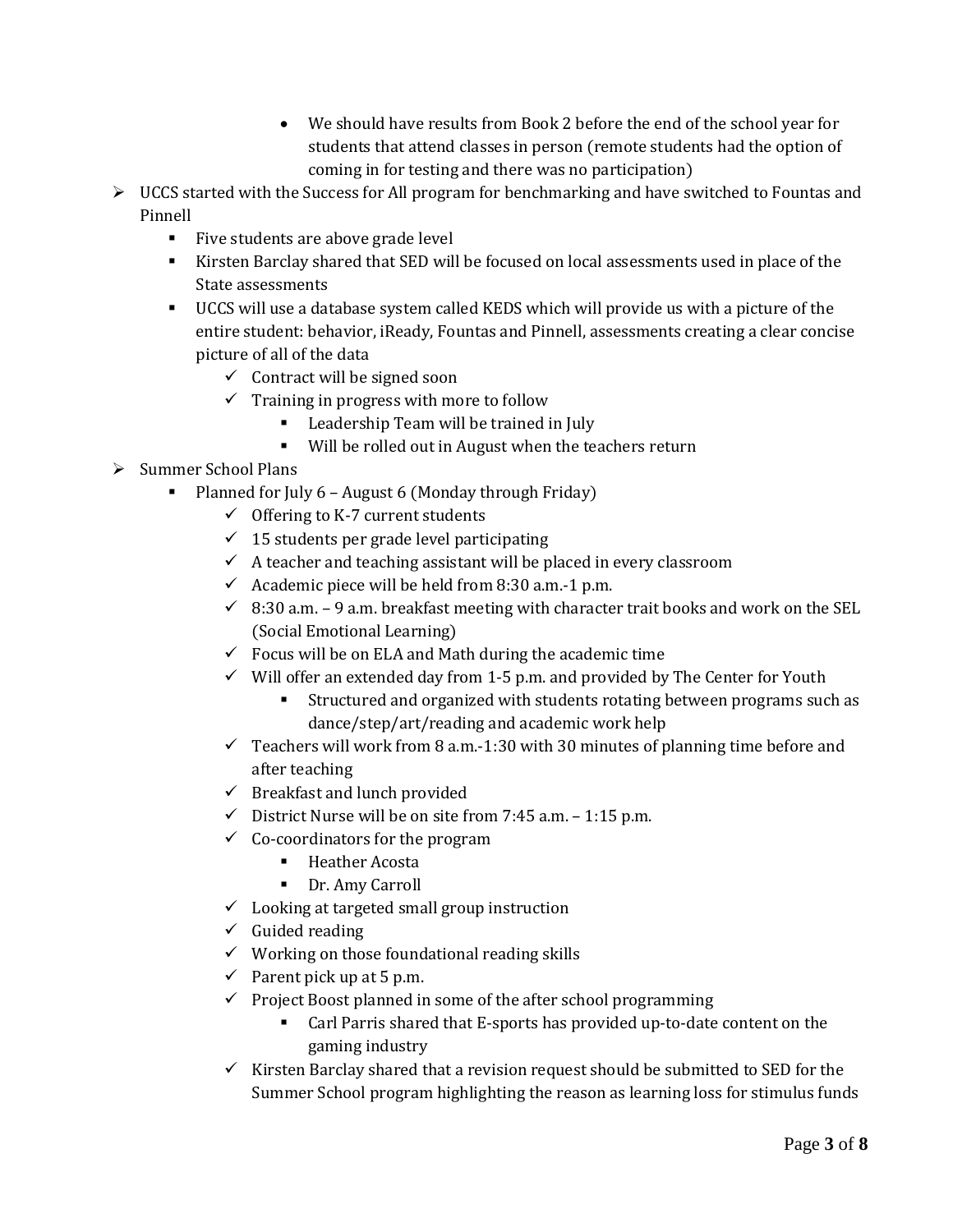- $\triangleright$  CEO requested approval to release offer letters of appointment to current staff members prior to the Budget approval
	- Will note that all offers are pending final approval by the BoT
- $\triangleright$  Teacher evaluations significant work completed with the process
	- Michael Samuel shared that he recently completed formal observations for each teacher
	- **EXECT** Lesson plans were shared and then teacher observed
	- **Feedback shared in a post-observation meeting**
- $\triangleright$  End of year evaluation
	- To include overall teaching for the entire school year
	- Lesson planning, attendance, instructional practices, artifacts encouraged such as something implemented this year
	- Student achievement and success must be considered as the highest priority
	- **Remote learning and what is considered through Danielson**
	- Teachers are setting goals at the beginning of the year and following through
- $\triangleright$  Weighted lottery
	- Students enrolled with IEPs decreased
	- ELL students increased while students with IEPs decreased
		- $\checkmark$  Plan to amend the policy and increase the weights for the lottery next year to improve the odds for enrollments
		- $\checkmark$  Continue to increase recruitment efforts
- 2021-2022 School Calendar
	- Seeking Board approval
	- **Show day plan is returning to the original approach**
	- 182 school days for students
		- $\checkmark$  Left those snow days in place with two extra days of instruction
	- <sup>199</sup> school days for staff
	- Following most of the Rochester City School District calendar
	- Ten-month staff will start on August 16 with two full weeks of PD followed by a return on September 7 with students to begin on September 8

| <b>Motion 210520.3</b>     | Upon a motion by Michael Kohlhagen and duly seconded by Duwaine<br>Bascoe, the following was submitted for approval: <b>RESOLVED</b> that the<br>Board of Trustees approve the 2021-2022 School Calendar. |
|----------------------------|-----------------------------------------------------------------------------------------------------------------------------------------------------------------------------------------------------------|
| Voting in the affirmative: | Shakeel Armstrong, Duwaine Bascoe, Mubarak Bashir, Michael<br>Kohlhagen, Miriam Miranda-Jurado, Bliss Owen, Taj Smith                                                                                     |
| Voting in the negative:    | None                                                                                                                                                                                                      |

#### Motion 210520.3 passed 7 to 0

 $\triangleright$  Acceptable Use of Technology Policy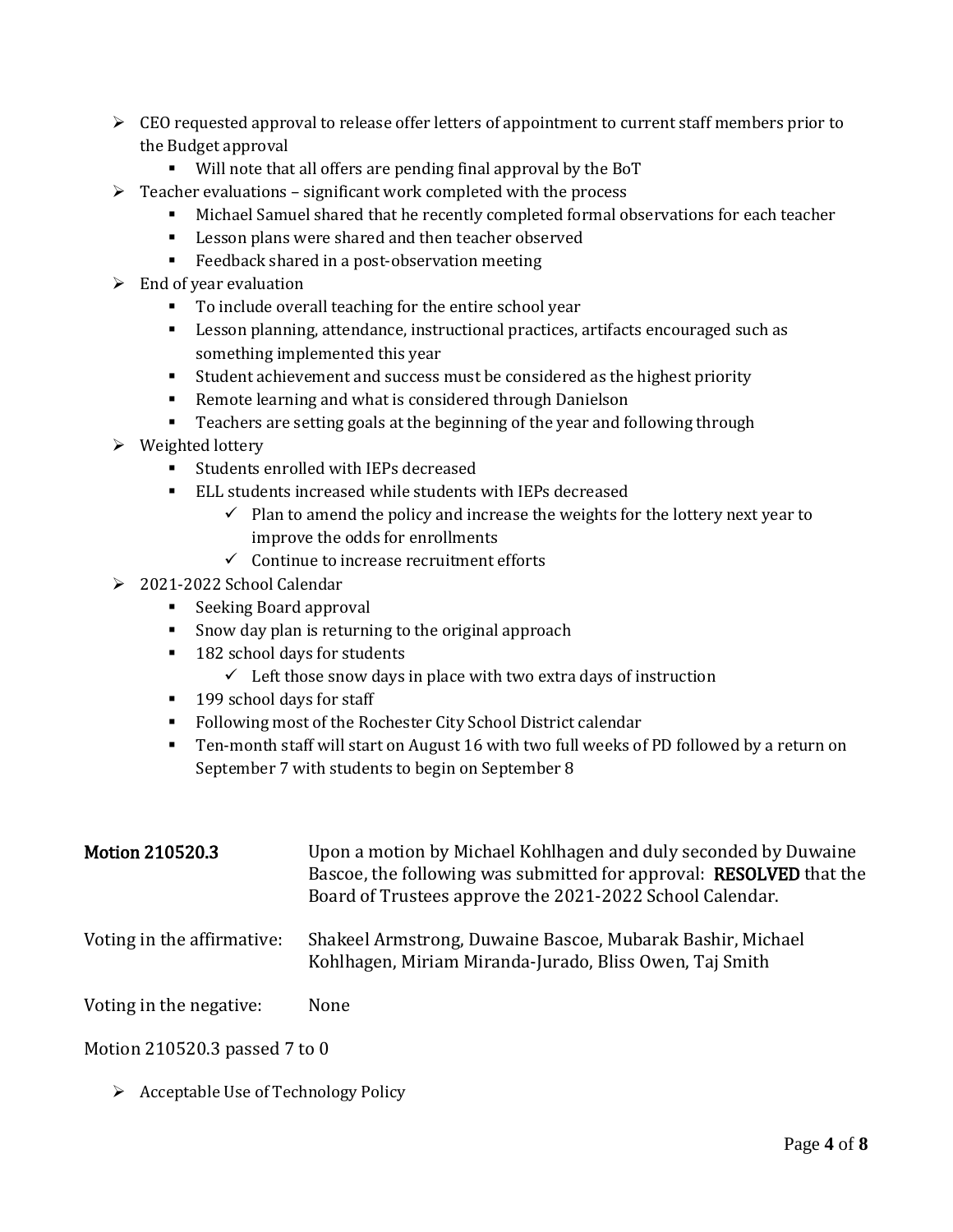- **Marquez shared a summary of the policy** 
	- $\checkmark$  All devices and technology are the sole property of UCCS
	- $\checkmark$  Policy will be shared with all at the beginning of the school year
	- $\checkmark$  Outlines the rights and responsibilities for students, families and staff members
	- $\checkmark$  Necessary to have accountability and shared responsibilities
	- $\checkmark$  Equipment is issued with strong functionality and must be returned in the same way with misuse creating a replacement fee of \$200-\$300
		- Will be understood by families prior to distributing these devises in good working order
- Taj Smith recommended a revision extending the pronoun use of "they or their" edits will be made

| <b>Motion 210520.4</b>     | Upon a motion by Miriam Miranda-Jurado and duly seconded by<br>Shakeel Armstrong, the following was submitted for approval:<br><b>RESOLVED</b> that the Board of Trustees approve the Acceptable Use of<br>Technology Policy. |
|----------------------------|-------------------------------------------------------------------------------------------------------------------------------------------------------------------------------------------------------------------------------|
| Voting in the affirmative: | Shakeel Armstrong, Duwaine Bascoe, Mubarak Bashir, Michael<br>Kohlhagen, Miriam Miranda-Jurado, Bliss Owen, Taj Smith                                                                                                         |
| Voting in the negative:    | None                                                                                                                                                                                                                          |

Motion 210520.4 passed 7 to 0

## CEI's REPORT – Michael Kohlhagen/Dr. Alice Bartley

#### Michael Kohlhagen:

- $\triangleright$  Quarterly reports were delivered today to be shared with all board members
	- Going forward, will update our timelines and have Lynn Seaberg include in future board packets
- $\triangleright$  Excited about the partnership with the educational data warehouse being adopted
- $\triangleright$  Other collaborations are also being explored
- $\triangleright$  Analysis and use of data underway this year and will continue
- $\triangleright$  Summer school planning
	- Will include as many elements as possible of Project Boost for enrichment for the afternoon of summer school
- $\triangleright$  Deliver opportunities and possibilities
- Board committee had a really good meeting with CEI for the evaluation very excited to discuss the goals with respect to our common goals and work with the school next year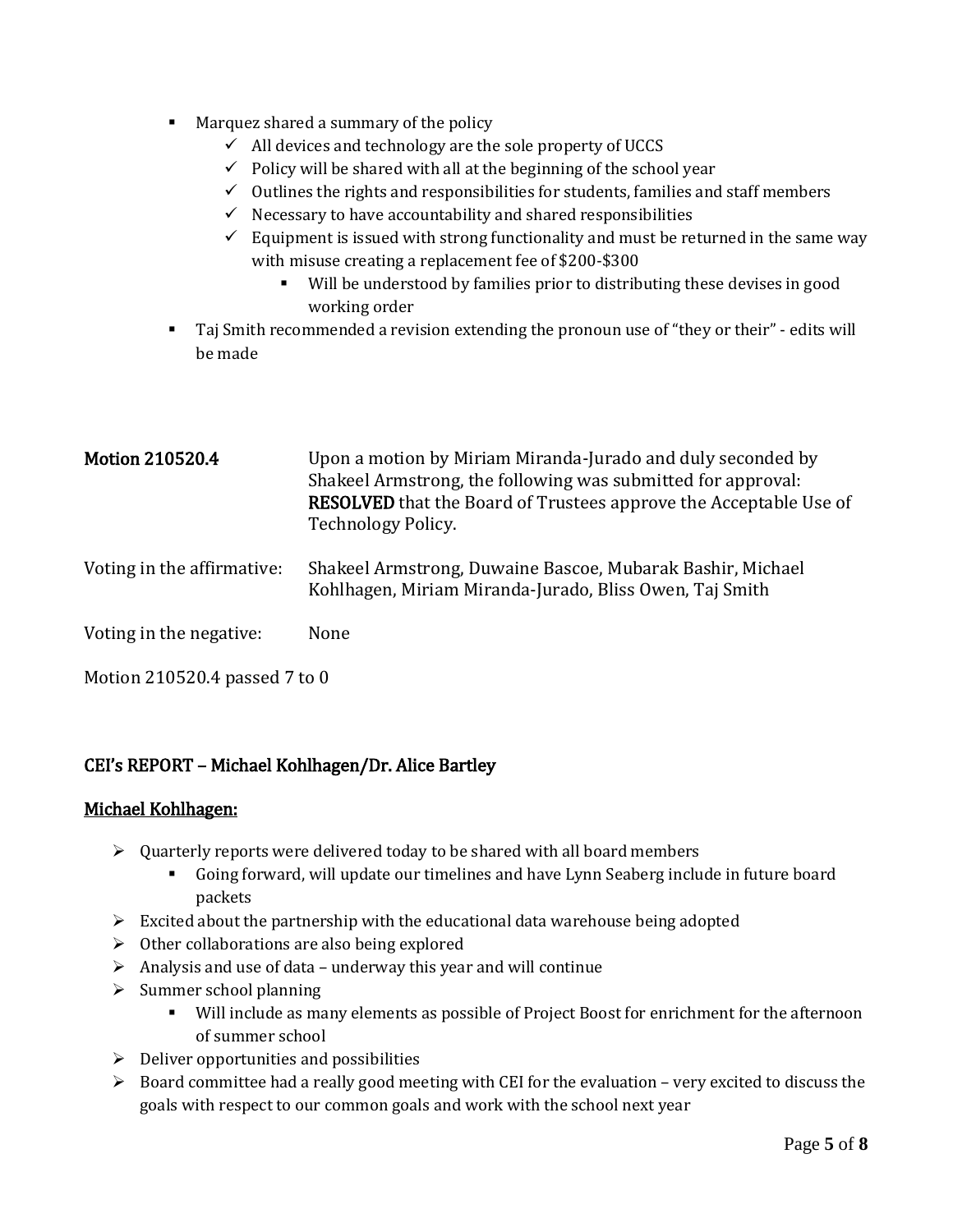- $\triangleright$  Grant applications have been on hold
	- Will be meeting with Leadership and hope to submit an application for the first state grant available
- $\triangleright$  In the process of collecting resumes for additional local coaches (ELA to complement the math coaching)

## Dr. Alice Bartley:

- $\triangleright$  Proud of the leadership team and staff at UCCS
	- Strong collaboration over the course of the year in light of all we have faced with the pandemic
	- Have enjoyed spending time in the building and will be back next week
	- As a team, plan is to finish and then start strong
- $\triangleright$  Summer school
	- Designed for a rich and robust experience
	- Radical Readers this summer thinking about what students need
	- Group of students on the bubble engage those students with reading over the summer developing critical thinkers
	- Seventh graders supporting the younger readers in the process
- $\triangleright$  Coaching cycles to see that movement and improvement to instruction core student achievement and growth
- $\triangleright$  Summer Institute
- $\triangleright$  First year is the baseline year with the partnership adding to where the school year is now
	- Teachers/culture/climate/growth
- $\triangleright$  Eureka Math moving forward along with Wit and Wisdom
- $\triangleright$  Shared positive opportunity to work with Kelly Walker and Teaching Assistants understanding roles and positioning for next year
- $\triangleright$  Connecting teachers with TA's for the next school year
- $\triangleright$  Instructional audit piece
- $\triangleright$  Guided readers
	- Take guided readers across the grade bands
	- Every student will be engaged in extended reading time
- $\triangleright$  Seminars rich critical thinking
- $\triangleright$  Free reading when they have opportunities
- $\triangleright$  Chris Vernon reinforced that the focus is on having all of the pieces in place for next year
- Michael Samuel and Carol Jones are ensuring that each and every platform is being used and supporting RtI
- $\triangleright$  Social Studies curriculum will be reviewed how much aligned with Wit and Wisdom
	- Challenge will be content for Social Studies and Science not adopting a specific curriculum
- $\blacktriangleright$  Handbooks created for each team
- $\triangleright$  Culture/Climate Carl Parris and Kelly Walker reducing altercations
	- Ensuring that everyone in the building is instructionally focused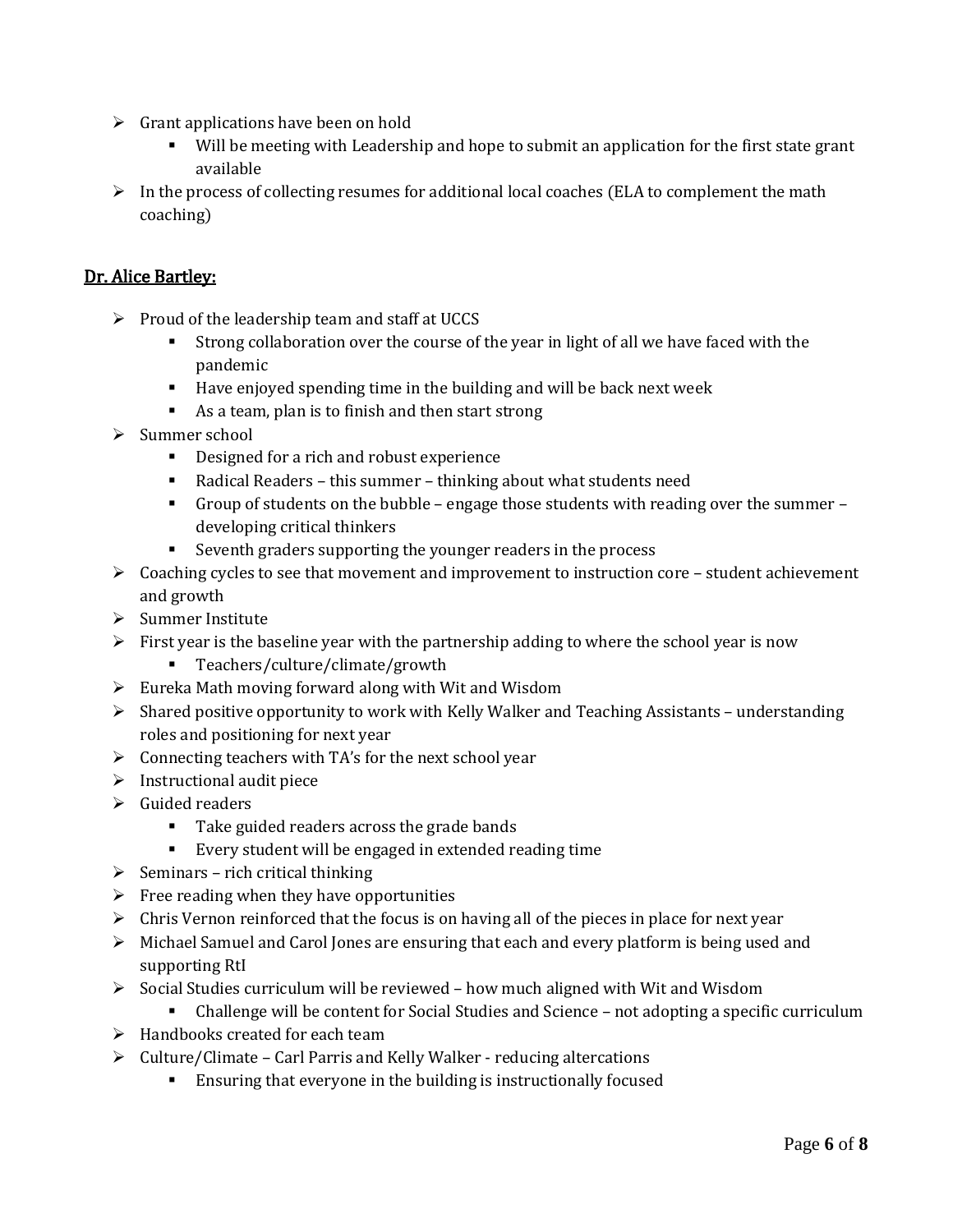- $\triangleright$  Carl added that they identify and have a weekly agenda academics/behavior/social emotional pieces
	- Additional support and services, reaching out to the teachers involved and seeking input to share with families – bringing all together to identify how best to support
	- **Ensuring that every student can achieve**
- $\triangleright$  Teaching Assistant Evaluations
	- CEO shared that the TA's are being evaluated Kelly Walker completed
		- $\checkmark$  TA's set goals for themselves
		- $\checkmark$  There is always room for growth
		- $\checkmark$  Danielson framework in place

#### TREASURER's REPORT – Bliss Owen

- $\triangleright$  Report as of March 31, 2021 was shared
	- Cash position up \$836K compared to last March
	- **5733K of PPP loan received**
	- Insero is working on the forgiveness to be determined if we have to pay back some of the loan
	- **Property depreciation wrote off assets when we moved from the building**
	- Accounts Receivable \$39K
	- Increase in our net assets
	- Detailed profit and loss comparisons
	- Explanations for variances shared in report
	- **I** Just received our increase in the money at the Community Foundation -\$46K increase not included in report – arrived after our Finance Committee meeting – bottom line will go up
	- Payroll under budget \$500K
	- Audit scheduled
		- $\checkmark$  Preliminary work for the audit in June
		- $\checkmark$  Information needed has been requested
- $\triangleright$  All financials were reviewed at the Finance Committee meeting no concerns or issues

#### GOVERNANCE COMMITTEE – Miriam Miranda-Jurado

- $\triangleright$  Met with CEI this week to discuss the preliminary findings of the evaluation of the work this year
	- Will be meeting again updating and reviewing
	- Will share feedback and update on their accomplishments
- $\triangleright$  Need to expand membership on the board
	- A lot of work to be done
	- Organize our committees a lot of work to be completed